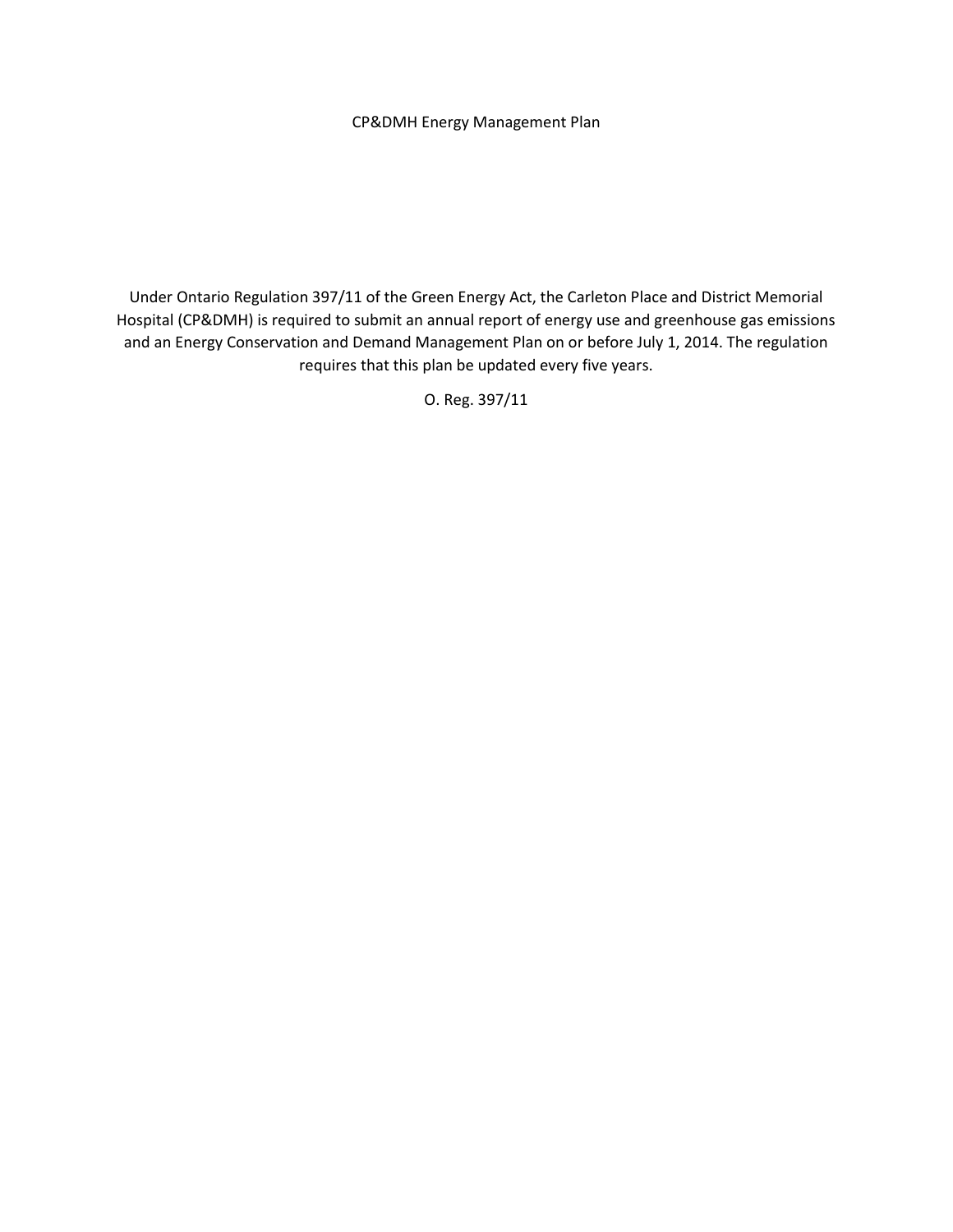# Summary of Annual Energy Consumption and Greenhouse Gas Emissions

| > https://extra.sse.gov.on.ca/sites/ENERGY-ECE/2( Q + A C X                       |                                  |                                                                            | Sign In / Accéder |                          | $\times$      |                   |                                |                            | <b>Secret Contractor</b><br>. . | 自大草                |
|-----------------------------------------------------------------------------------|----------------------------------|----------------------------------------------------------------------------|-------------------|--------------------------|---------------|-------------------|--------------------------------|----------------------------|---------------------------------|--------------------|
| File Edit View Favorites Tools Help                                               |                                  |                                                                            |                   |                          |               |                   |                                |                            |                                 |                    |
| $\times$ Google                                                                   |                                  |                                                                            |                   | Share More >             |               |                   |                                |                            |                                 | Sign In 4          |
| Go to the Google home page afety v Tools v O v N N C<br>G<br>$\blacktriangledown$ |                                  |                                                                            |                   |                          |               |                   |                                |                            |                                 |                    |
| 颤<br>Browse                                                                       |                                  |                                                                            |                   |                          |               |                   |                                |                            |                                 | Rick Dods -        |
| rio<br>MINISTRY OF ENERGY                                                         | Gas Emissions Reporting          | Energy Consumption and Greenhouse<br>Rapports de consommation d'énergie et |                   |                          |               |                   |                                |                            | English   French   Sign Out     | $\lambda$          |
|                                                                                   |                                  | d'émission de gaz à effet de serre                                         |                   |                          |               |                   |                                | <u>en service de la pa</u> |                                 |                    |
|                                                                                   |                                  |                                                                            |                   | <b>ACUTE HOSPITAL</b>    |               |                   |                                |                            |                                 |                    |
| :ute Hospital > Report                                                            |                                  |                                                                            |                   |                          |               |                   |                                |                            |                                 |                    |
|                                                                                   |                                  |                                                                            |                   |                          |               |                   |                                |                            |                                 |                    |
| $\blacksquare$<br>回                                                               | <b>Title</b><br>Year             | <b>Start Date</b>                                                          | <b>End Date</b>   | <b>Organization</b>      | <b>Status</b> | <b>Item Total</b> | <b>Number of Non Processed</b> | <b>Number of Valid</b>     | <b>Number of Invalid</b>        | <b>Folder Name</b> |
|                                                                                   | Carleton<br>2012                 | 1/1/2012                                                                   | 12/31/2012        | Carleton Place           | Finalized     | $\overline{2}$    |                                | $\circ$<br>$\overline{2}$  |                                 | 0 Carleton Place   |
|                                                                                   | Place<br>and                     |                                                                            |                   | and District<br>Memorial |               |                   |                                |                            |                                 | Hospital           |
|                                                                                   | District<br>Memorial<br>Hospital |                                                                            |                   | Hospital                 |               |                   |                                |                            |                                 |                    |
| <i>plates</i>                                                                     |                                  |                                                                            |                   |                          |               |                   |                                |                            |                                 |                    |
| tion and Demand<br>ent (CDM) Plan                                                 |                                  |                                                                            |                   |                          |               |                   |                                |                            |                                 |                    |
|                                                                                   |                                  |                                                                            |                   |                          |               |                   |                                |                            |                                 |                    |
|                                                                                   |                                  |                                                                            |                   |                          |               |                   |                                |                            |                                 |                    |
| our Password<br>$\leftarrow$                                                      |                                  |                                                                            |                   |                          |               | m                 |                                |                            |                                 |                    |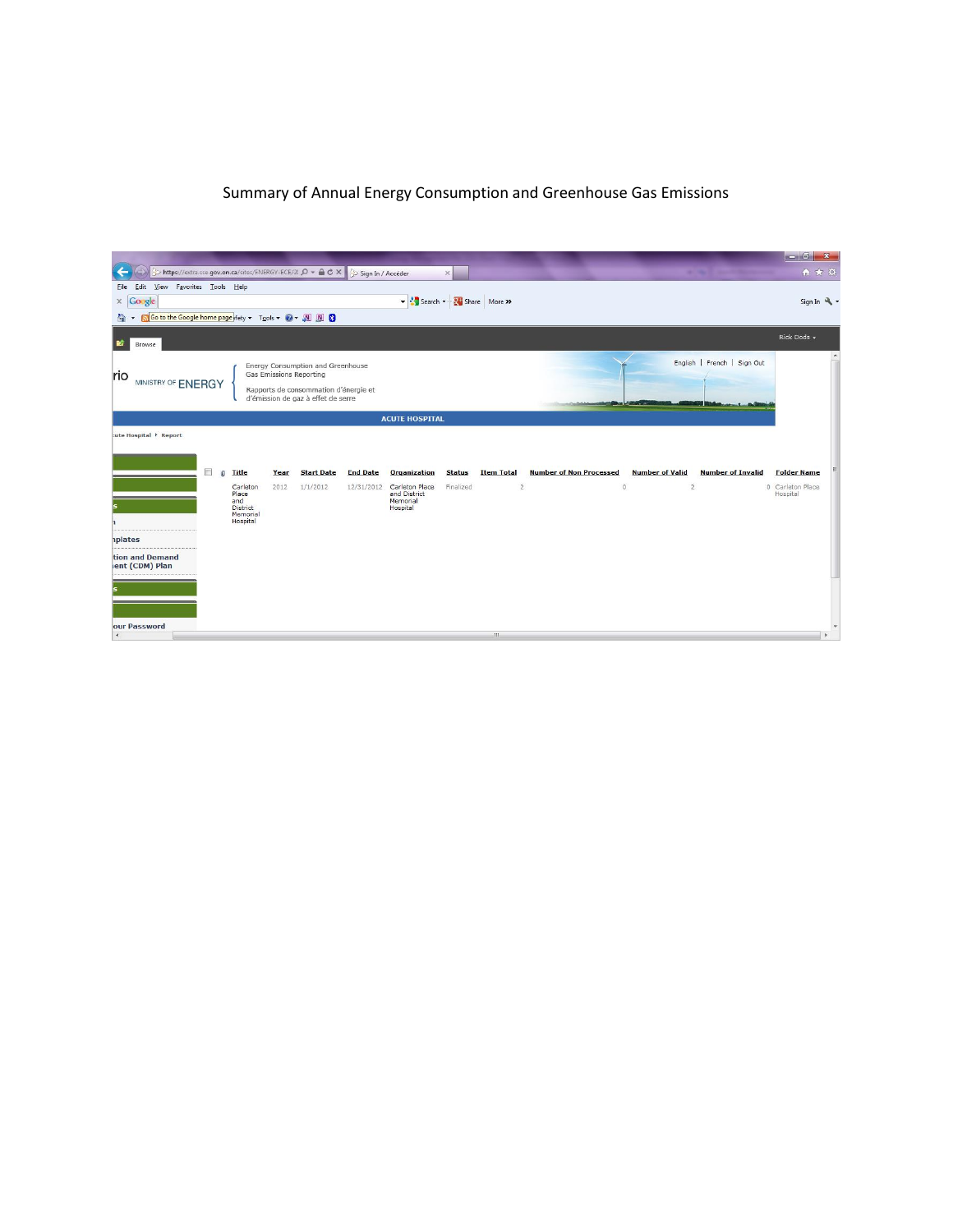#### **Executive Summary**

This energy management plan is a five year plan covering the period from June 2013 to June 2018. The plan is based on a framework that consists of four strategies:

**Organizational Commitment**: a demonstrated commitment to reduce our environmental footprint through energy efficiency.

**Identification and Planning**: on-going analysis of opportunities to improve energy efficiency followed by implementation of action plans focused on set improvement targets.

**Communication and Engagement**: education of staff, patients, physicians and visitors to work together to reduce the consumption of energy.

**Monitoring and Tracking**: a reporting system to analyze energy consumption and costs and track performance against targets.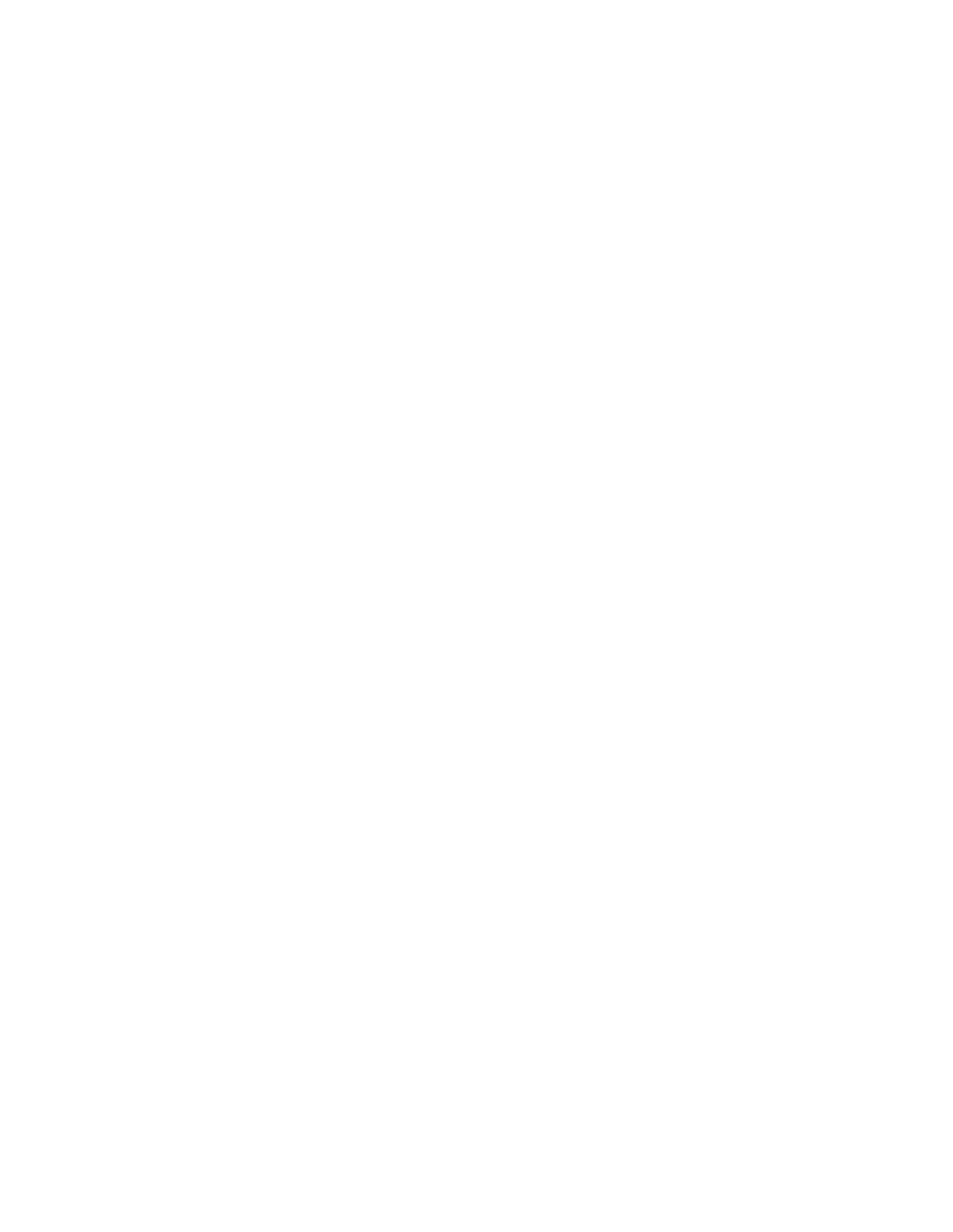# **Energy Management Plan 13-14**

| <b>Strategy</b> | <b>Objective</b>                    | <b>Target</b>                 | <b>Performance</b>        |
|-----------------|-------------------------------------|-------------------------------|---------------------------|
| Organizational  | Hospital will demonstrate strategic | Board approval of             | Approved as Strategic     |
| Commitment      | commitment to Energy and            | organizational                | Objective, April 2013     |
|                 | Environmental conservation.         | commitment under the          |                           |
|                 |                                     | Strategic Direction - a       |                           |
|                 |                                     | Strong, Sustainable           |                           |
|                 |                                     | Future                        |                           |
| Organizational  | Create a 5-yr Green Team to         | <b>Multidisciplinary Team</b> | Terms of Reference for    |
| Commitment      | develop and implement the Energy    | formed consisting of          | <b>Team drafted March</b> |
|                 | Management Plan, act on energy      | CEO, Environmental            | 2014                      |
|                 | issues and provide support for the  | Services Manager,             |                           |
|                 | energy management plan.             | <b>Occupational Health</b>    |                           |
|                 |                                     | Practitioner,                 |                           |
|                 |                                     | Purchasing and Chief          |                           |
|                 |                                     | <b>Nursing Officer</b>        |                           |
| Identification  | Install three new HVACs to reduce   | Install HVAC in               | <b>HVAC</b> installation  |
| and Planning    | energy consumption and improve      | Emergency/OR by               | completed March 31,       |
|                 | environmental comfort.              | March 31, 2014                | 2014                      |
|                 | Automated set-back on all units     |                               |                           |
|                 |                                     |                               |                           |
|                 | Main pole - back parking lot        | Oct 2013                      | Complete                  |
|                 | changed to LED lighting             |                               |                           |
|                 |                                     |                               |                           |
|                 | Laundry appliance conversion.       | Convert electric dryer        | Completed March 14        |
|                 |                                     | to gas                        |                           |
| Monitoring      | Ensure a robust tracking system to  | <b>June 2014</b>              | Spreadsheet tracking      |
| and Tracking    | monitor progress against            |                               | through finance office    |
|                 | objectives.                         |                               |                           |

## **Energy Management Plan 2014-15**

| <b>Strategy</b> | <b>Objective</b>            | <b>Target</b>          | <b>Performance</b>      |
|-----------------|-----------------------------|------------------------|-------------------------|
| Communication   | Plan and deliver a lunch 'n | 80% staff to attend    | <b>Engagement Staff</b> |
| and             | learn to staff on energy    | Sept 2014              | Forum                   |
| Engagement      | efficiency benefits and     |                        |                         |
|                 | opportunities.              |                        |                         |
| Organizational  | Develop a reporting process | Include Energy         | Report presented to     |
| Commitment      | for presentation of utility | consumption reporting  | RPUC on October 22,     |
|                 | consumption and the annual  | and monitoring         | 2014                    |
|                 | energy plan to the Board of | through Resource       |                         |
|                 | Trustees.                   | Planning & Utilization |                         |
|                 |                             | Committee - Oct 14     |                         |
|                 |                             |                        |                         |
|                 |                             |                        |                         |
|                 |                             |                        |                         |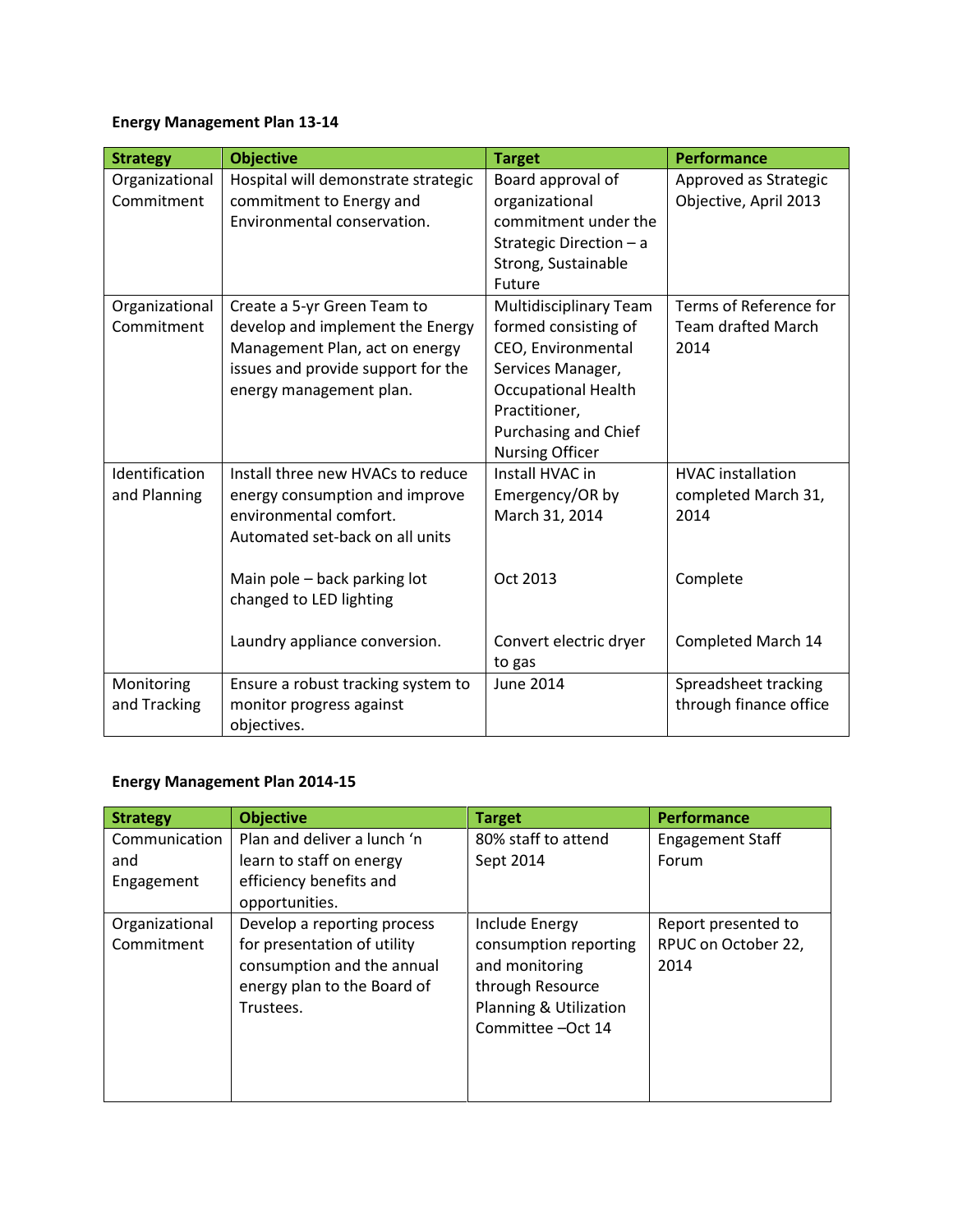| <b>Strategy</b>       | <b>Objective</b>              | <b>Target</b>             | <b>Performance</b>          |
|-----------------------|-------------------------------|---------------------------|-----------------------------|
| Monitoring and        | Revise the Terms of Reference | <b>Terms of Reference</b> | <b>Revised October 2014</b> |
| Tracking              | for the Product Evaluation    |                           |                             |
|                       | committee to ensure that      | Revise product            |                             |
|                       | energy conservation is built  | evaluation                |                             |
|                       | into and can be tracked       | documentation.            |                             |
|                       | through product evaluation.   |                           |                             |
|                       |                               |                           |                             |
|                       |                               |                           |                             |
| <b>Identification</b> | Replace computer desktops     | 15 units replaced.        | April 2014                  |
| and planning          | with thin clients.            |                           |                             |
|                       | Leadership team assigned      |                           |                             |
|                       | tablets to reduce paper       | 10 tablets purchased      | May 2014                    |
|                       | agendas/ minutes.             | and loaded.               |                             |

## **Energy Plan 2015-16**

| <b>Strategy</b> | <b>Objective</b>               | <b>Target</b>          | <b>Performance</b> |
|-----------------|--------------------------------|------------------------|--------------------|
| Identification  | Reduce amount of white paper   | 25% reduction of paper |                    |
| and Planning    | going to landfill.             | disposal               |                    |
| Identification  | Increase diversion of glass,   | 20% increase in        |                    |
| and Planning    | cans, newspaper and            | recyclables            |                    |
|                 | cardboard from the waste       |                        |                    |
|                 | stream.                        |                        |                    |
|                 |                                |                        |                    |
|                 | Explore opportunities to       | All hand hygiene       |                    |
|                 | recycle hand hygiene dispenser | stations contain       |                    |
|                 | inserts.                       | recyclable inserts     |                    |
|                 |                                | <b>March 2016</b>      |                    |
|                 |                                |                        |                    |
| Communication   | Develop and implement a        | Include one media      |                    |
| and             | strategy for on-going public   | release and one        |                    |
| Engagement      | information.                   | feature in the safety  |                    |
|                 |                                | newsletter on energy   |                    |
|                 |                                | conservation annually. |                    |
|                 |                                |                        |                    |
|                 | Develop "turn-off and save"    | Lights and water taps  |                    |
|                 | program for staff.             |                        |                    |
| Tracking and    | Continue to monitor and track  | <b>March 2016</b>      |                    |
| Monitoring      | savings against objectives.    |                        |                    |
|                 |                                |                        |                    |